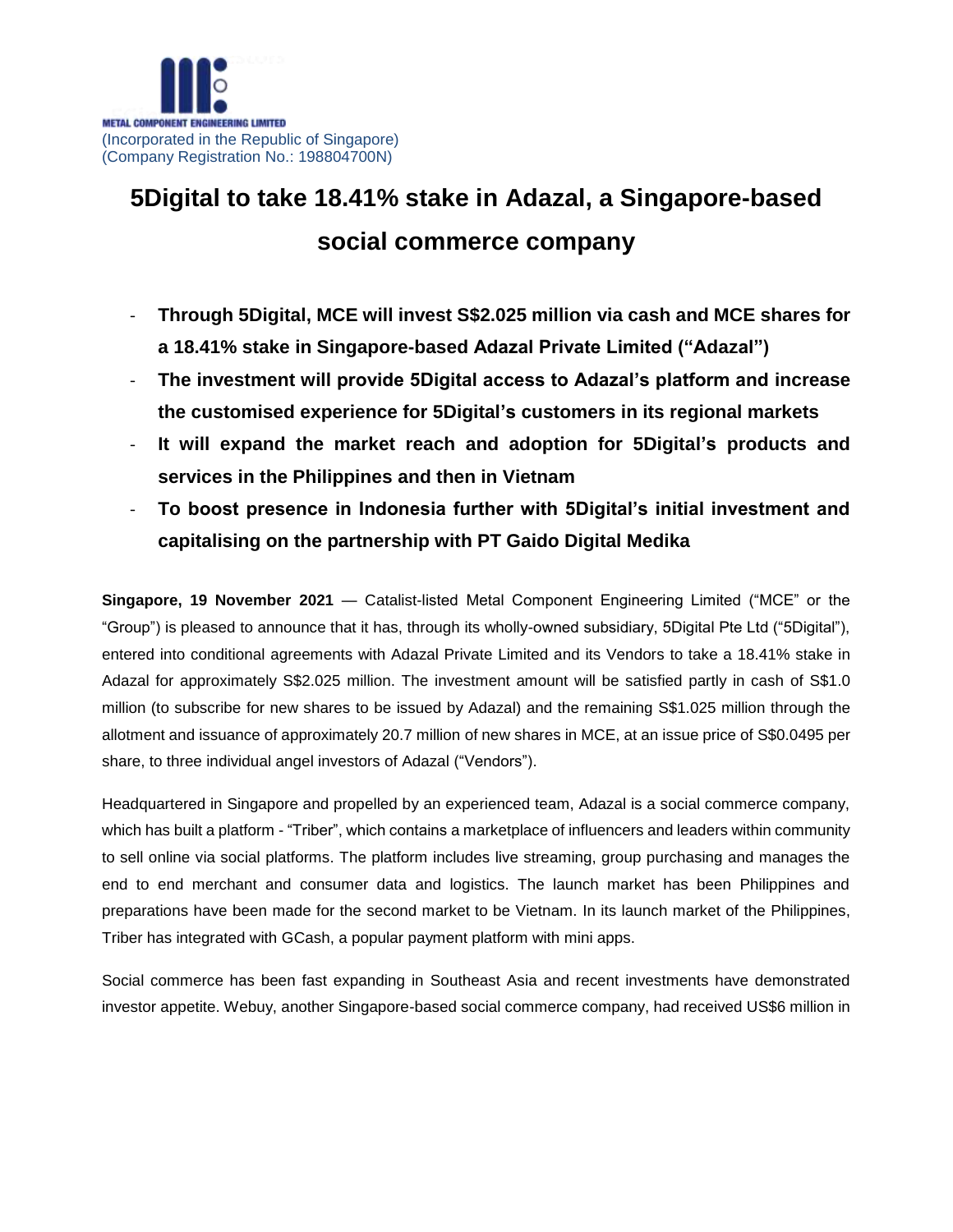

 $\overline{a}$ 

Series A investment in October 2020, with lead investors such as Wavemaker Partners<sup>1</sup>. Another regional social commerce investment recently in September 2021 has been a US\$11.5 million Series A round for Indonesia-based Dagangan by Singapore-based fund, Monk's Hill Ventures<sup>2</sup>. Recent 2021 "e-Conomy" report from Temasek, Google and Bain, has said that E-commerce has driven most of the market growth in 2021, with last year's CAGR about 62%, and is forecasted to make up over two-thirds of the region's GMV in 2030<sup>3</sup>. By then, online shopping is expected to become the norm for consumers of all ages, in both urban and rural areas, and almost 50% of retail spending will happen online, as compared with about only 10% now.

Chief Investment Officer of MCE, Mr Ahillan Pupalasingam, commented on this: **"Our capable team at 5Digital has been working tirelessly over the last many months to grow rapidly in the health and wellness sectors online, and through e-commerce. 5Digital has omni channel e-commerce services sitting on third party platforms, but with this synergistic investment, we can have access to the Adazal platform and that will increase the customised experience for 5Digital's ecosystem of customers in regional markets. Working together and leveraging on Adazal's platform, we can enhance the market reach and adoption for 5Digital's products and services in the Philippines and then soon in Vietnam. Moreover, Indonesia has been an important growth market for us and with our presence there along with the ePharmacy launch in progress with PT Gaido Digital Medika, we are confident that the usage of Adazal platform in Indonesia would be highly synergistic and mutually beneficial to both 5Digital and Adazal."** 

5Digital is confident that over-the-counter health and wellness product sales can be pushed higher with utilising Adazal's social commerce expertise. The immediate markets for 5Digital's platforms include Singapore, Malaysia and Indonesia, and with Adazal adding Philippines followed by Vietnam to that list can potentially fuel the business growth for 5Digital significantly.

Please refer to MCE's announcement published on SGXNet on 19 November 2021 for further details on this proposed investment in Adazal, and any follow-up announcement(s) on this investment, in compliance with

<sup>1</sup> https://www.businesstimes.com.sg/garage/social-e-commerce-platform-webuy-bags-us6m-in-series-a-funding

<sup>2</sup> https://www.businesstimes.com.sg/garage/monks-hill-ventures-leads-us115m-series-a-round-for-indonesiasdagangan

<sup>3</sup> https://www.thinkwithgoogle.com/intl/en-apac/consumer-insights/consumer-trends/e-conomy-sea-2021/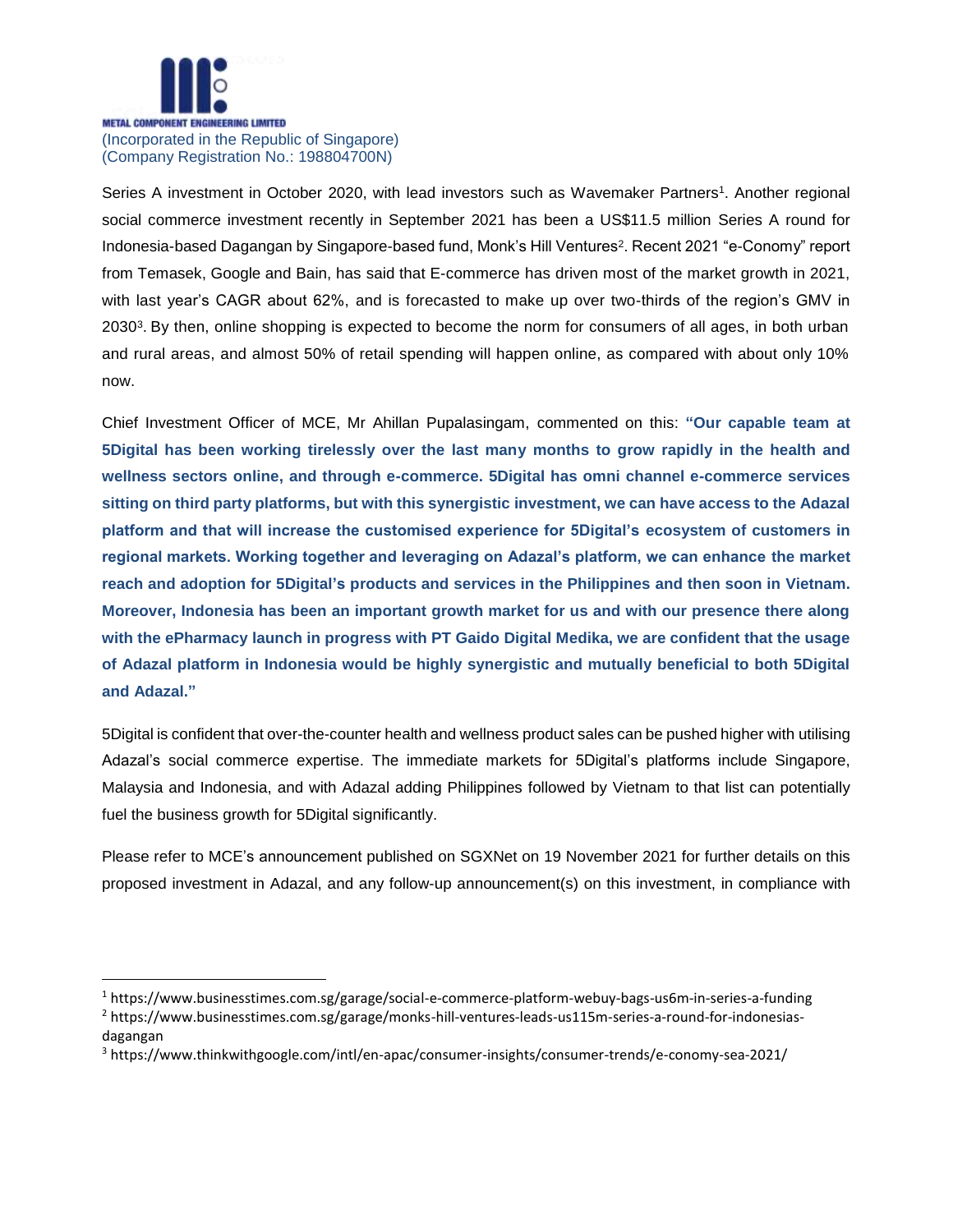

the requirements of the Catalist Rules, as and when there are material developments in respect of this proposed investment in Adazal.

*For media/ investor enquiries, please contact:* 

## **Romil Singh**

Financial PR HP: +65 9116 0900 Email: romil@financialpr.com.sg

## **Jass Lim**

Financial PR HP: +65 9844 9489 Email: jass@financialpr.com.sg

## **About Metal Component Engineering**

Metal Component Engineering (MCE) was founded in 1987 in Singapore. With consistent focus on quality and engineering innovation, the company has expanded its customer base by serving MNC (Multi-National-Corporation), EMS (Electronic Manufacturing Services), and SME (Small-Medium-Enterprise) globally. MCE has recently announced diversification into healthcare technology and services with investment into GainHealth, a direct-to-consumer and high-growth omnichannel health and wellness platform. The company is vertically integrated with licenced clinics with pharmacy, online self-branded e-commerce portals, and product placements on regional e-commerce portals.

For more information, visit [www.mce.com.sg](http://www.mce.com.sg/) , [www.5digital.com.sg](http://www.5digital.com.sg/) and www.gainhealth.life

*This press release has been prepared by Metal Component Engineering Limited ("Company") and its contents have been reviewed by the Company's sponsor, ZICO Capital Pte. Ltd. ("Sponsor"), in accordance with Rule 226(2)(b) of the Singapore Exchange Securities Trading Limited ("SGX-ST") Listing Manual Section B: Rules of Catalist ("Catalist Rules").* 

*This press release has not been examined or approved by the SGX-ST and the SGX-ST assumes no responsibility for the contents of this press release, including the correctness of any of the statements or opinions made or reports contained in this press release.*